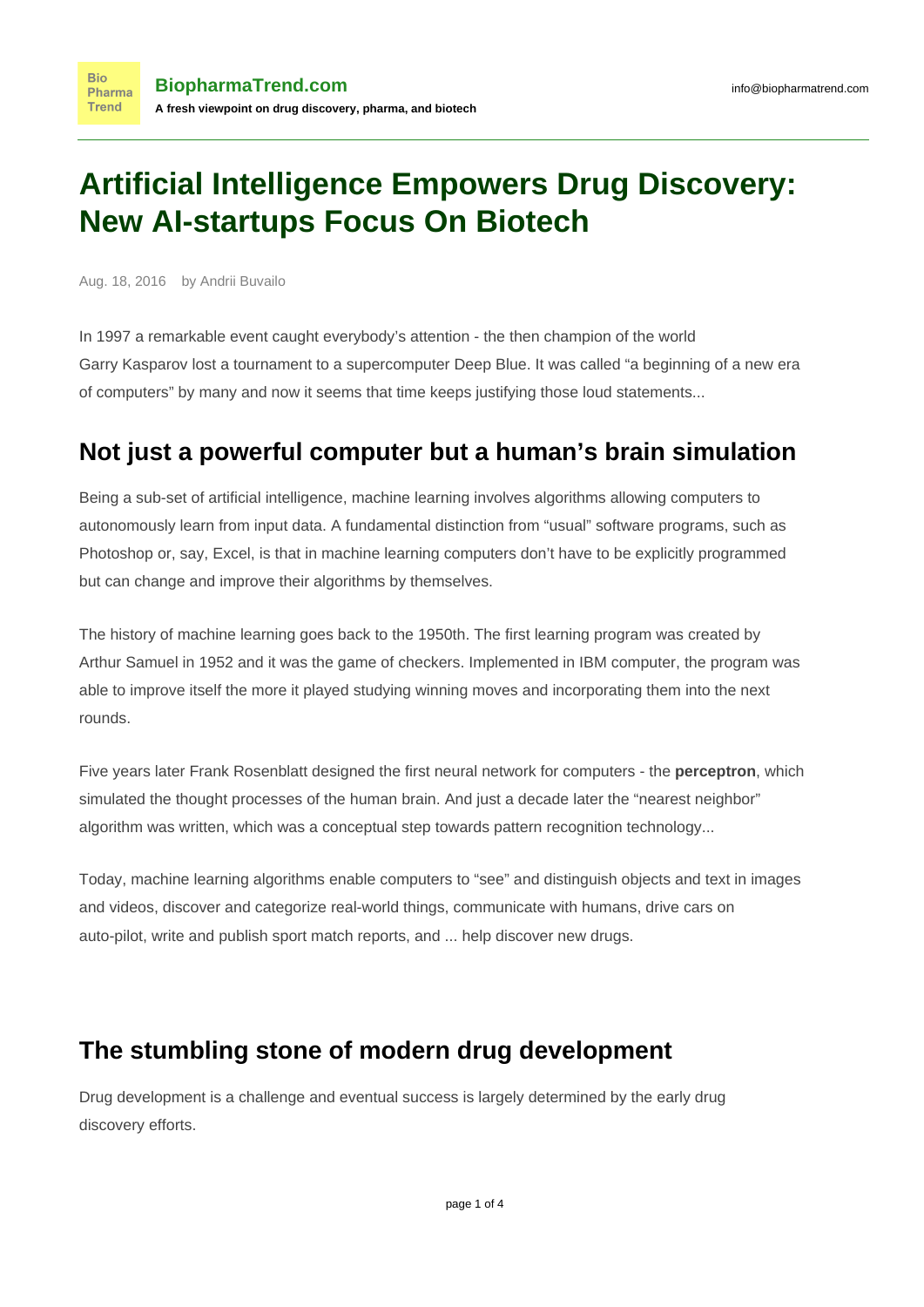**Bio** Pharma Trend

A widely used target-based approach to drug discovery starts with biologists identifying possible mechanism of a disease and suggesting a biological "target" - usually a protein involved in a cascade of processes behind a disease. Inhibiting or otherwise impacting such a protein can usually have a substantial effect on the pathogenesis and therefore, the disease might be suppressed and cured.

Once the target is proposed, the next big move is to screen hundreds of thousands or even millions of small molecules against the target to identify so-called "hits", i.e. molecules with substantial affinity to the target protein. Further, the hits undergo numerous additional tests and chemical modifications and some fraction of small molecules eventually make its way to clinical trials.

With this approach, however, it takes on average 12 years and about [\\$2.9 billion](http://www.fiercebiotech.com/r-d/average-cost-of-drug-r-d-try-2-9b-on-for-size) to bring a new efficient drug on the market. The drug discovery is largely a "trial and error" process, even today, and "error" here is huge as only a very few experimental drugs ever see the medicine cabinet.

#### **How do computers help find new drugs?**

In a pursuit of decreasing the cost and time of drug discovery and more accurately predicting the structure-activity relationship of early drug candidates, scientists developed computer models and programs able to conduct "in-silico" drug discovery. In this approach available structural information about target proteins is used to conduct virtual screening of numerous chemical structures and identify hits which better fit the target in terms of energy of interaction and other calculated functions.

Although promising, standard in-silico methods are still limited and not accurate enough to substitute the real-world experimental screens and trials because of their explicitly pre-programmed nature and pre-determined models, used for calculations. This is where machine learning algorithms and new drug discovery startups come into play.

#### **New drug discovery era is knocking on the door...**

Recently, a group of scientists at the University of Toronto created a machine learning algorithm that they hope will revolutionize the way pharmaceutical drugs are discovered. They founded a health tech startup [Atomwise](http://www.atomwise.com/) offering a solution which can help researchers develop the next generation of drugs and do it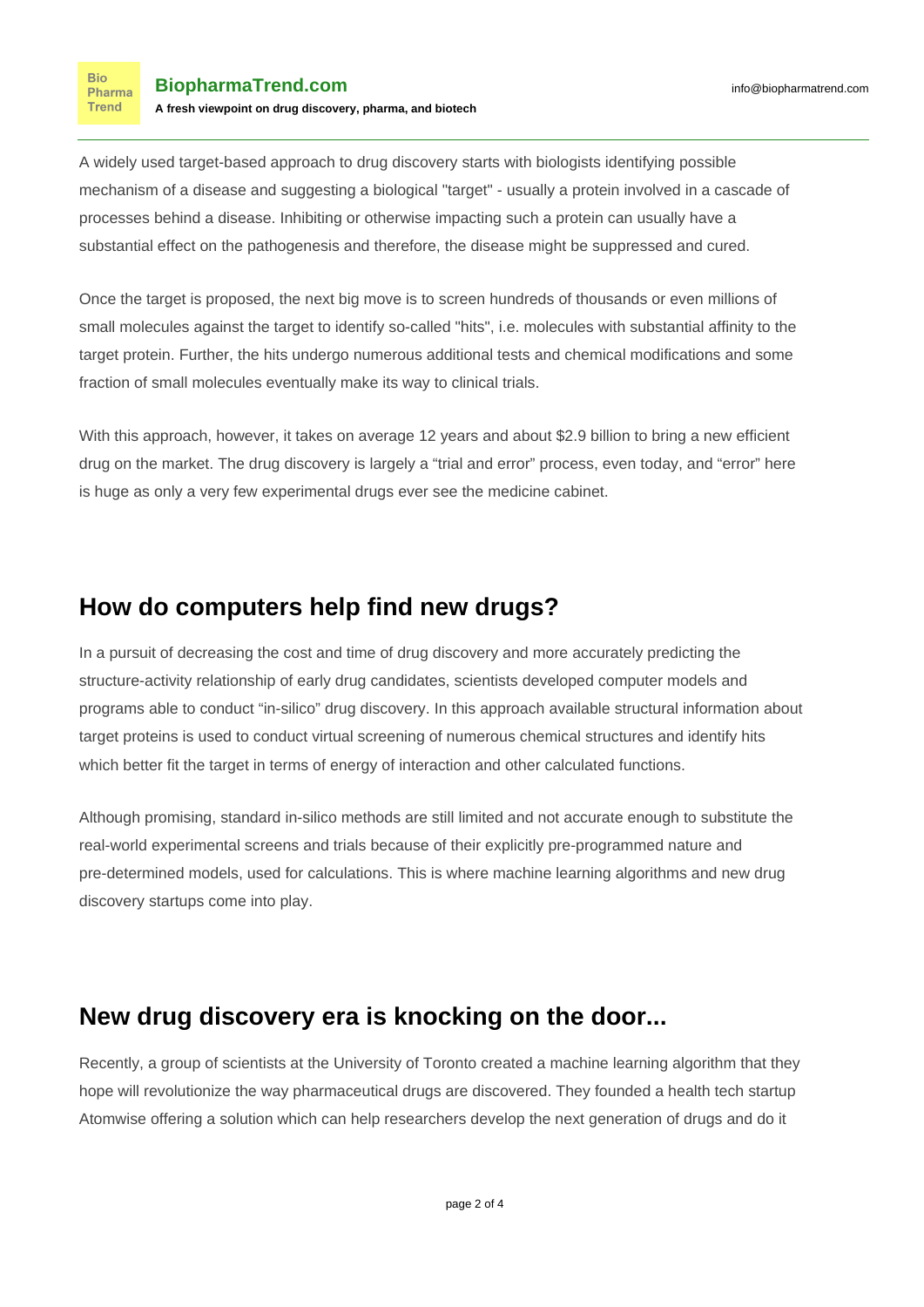faster and cheaper than ever before. The algorithm Atomwise developed is similar to the [Deep Learning](https://en.wikipedia.org/wiki/Deep_learning#Artificial_neural_networks) Neural Networks used by artificial intelligence startup DeepMind, acquired by Google recently for \$628 million. The algorithm teaches itself complex biochemical principles and the factors that are ultimately the most predictive when it comes to the effectiveness of a drug.

"Our system takes into account not a dozen or two dozen, but thousands of factors at the same time and combines them in complicated and nonlinear ways. It's like having a virtual super-intelligent brain that can analyze millions of small molecules and potential interactions in days instead of years," said Alexander Levy, chief operating officer at Atomwise. The company's machine learning algorithm is acting similarly to how computers go about image recognition, which is a unique feature of this approach. Levy says their system has devised some unintuitive methods for understanding what small molecules will properly latch onto a biological target.

To date, Atomwise has raised \$6 million to advance artificial intelligence for drug discovery and launched more than a dozen projects to find cures for both common and orphan diseases. The company is collaborating with IBM to find a cure to Ebola and with Dalhousie University in Canada to search for a measles treatment. The startup studied 8.2 million small molecules to find potential cures for multiple sclerosis in a matter of days. Besides, Atomwise is already partnering with a pharmaceutical giant [Merck](http://www.merck.com/index.html) to explore the frontiers of using artificial intelligence for drug discovery.

#### **Not the only one**

Besides Atomwise, a number of promising startups focusing on the application of machine learning and AI for drug discovery have emerged within the last several years.

Palo Alto based [TwoXAR](http://www.twoxar.com/), founded in 2014, has recently raised \$3.4 million in a seed round led by tech investor Andreessen Horowitz. TwoXAR's solution is DUMATM Drug Discovery platform able to evaluate large public and proprietary datasets to identify and rank high probability drug-disease matches in minutes rather than years. The approach includes four distinct stages:

The company has already tested their technology on more than twenty diseases and is now actively collaborating with academic researchers at the University of Chicago and Michigan State University to further develop the platform. Being a part of the elite Stanford-backed "StartX Med Program", TwoXAR is collaborating with some unnamed biopharmaceutical organizations.